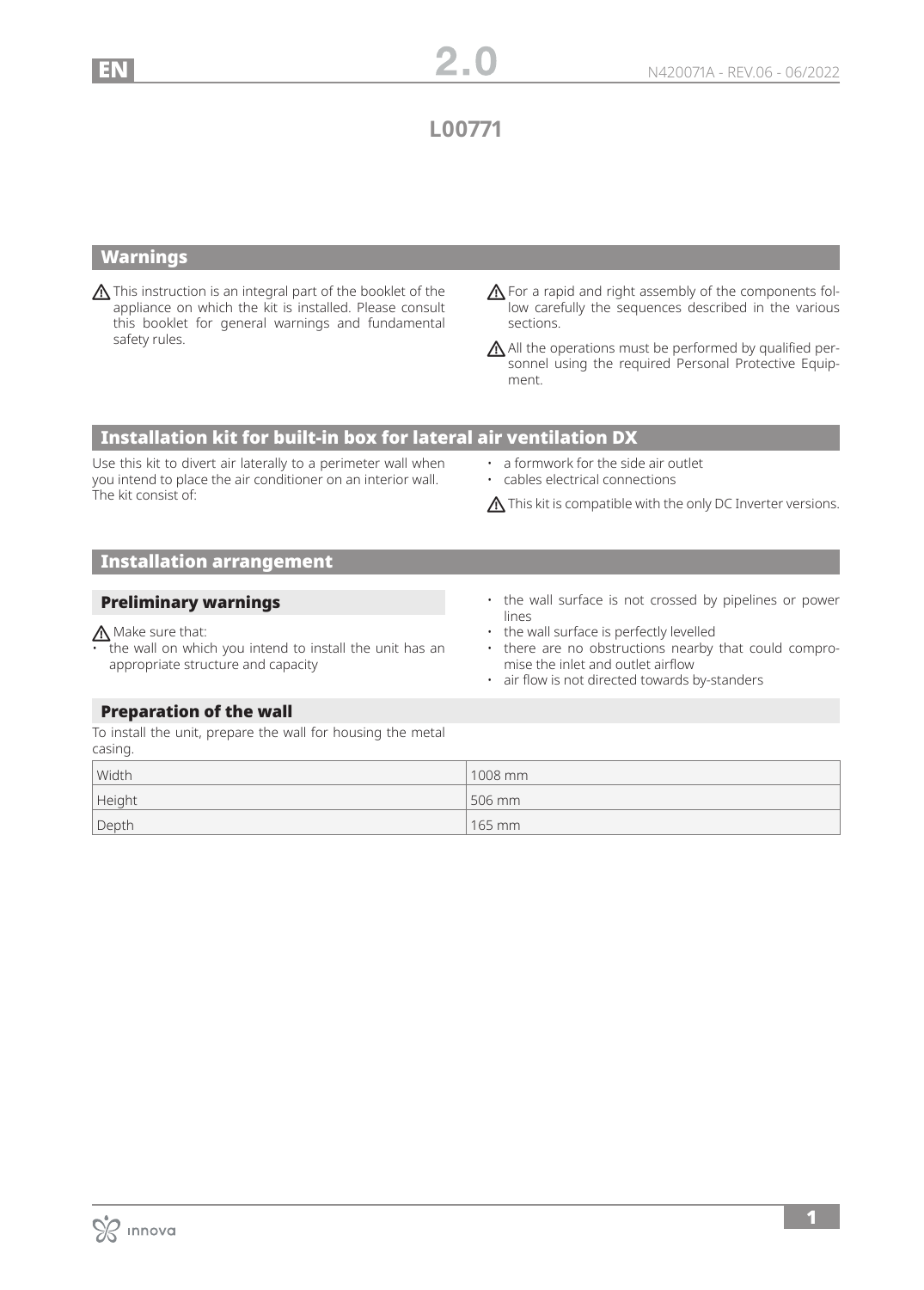| $\boldsymbol{\mathsf{A}}$ | External perimeter wall                                                                                  | $\overline{E}$<br>Air intel hole, 162 Ø                                                |
|---------------------------|----------------------------------------------------------------------------------------------------------|----------------------------------------------------------------------------------------|
| $\overline{B}$            | Wall housing formwork                                                                                    | $\overline{F}$<br>Hole for wall locking, 8 Ø                                           |
| $\mathsf{C}$              | Formwork space                                                                                           | $\overline{\mathbf{G}}$<br>Condensate drain hole, 16 Ø                                 |
| D                         | Air outlet hole, 162 Ø                                                                                   |                                                                                        |
|                           | Α<br>B<br>Α<br>506<br>HOLE FOR LATERAL VENTILATION BOX<br>ZZZZZZ<br>228<br>80<br>207<br>508<br>1008<br>F | Α<br>B<br>D<br>${\sf B}$<br>330,0<br>314,1<br>191.3<br>Ġ<br>82,3<br>17,4<br>G<br>165,0 |

# Kit assembly

### External grids installation

Before proceeding with the installation of the kit, install the external grilles supplied with the appliance.

 $\bigwedge$  For the installation of the external grilles, refer to the installation manual of the appliance on which the kit is installed.

| $\blacktriangle$<br>$\overline{\mathbf{B}}$<br>$\overline{\mathbf{c}}$ | External air outlet grill<br>Wall inlet pipes (2pz)<br>Internal grid component<br>External air intake grill |
|------------------------------------------------------------------------|-------------------------------------------------------------------------------------------------------------|
| $\overline{D}$                                                         | B<br>A<br>D                                                                                                 |

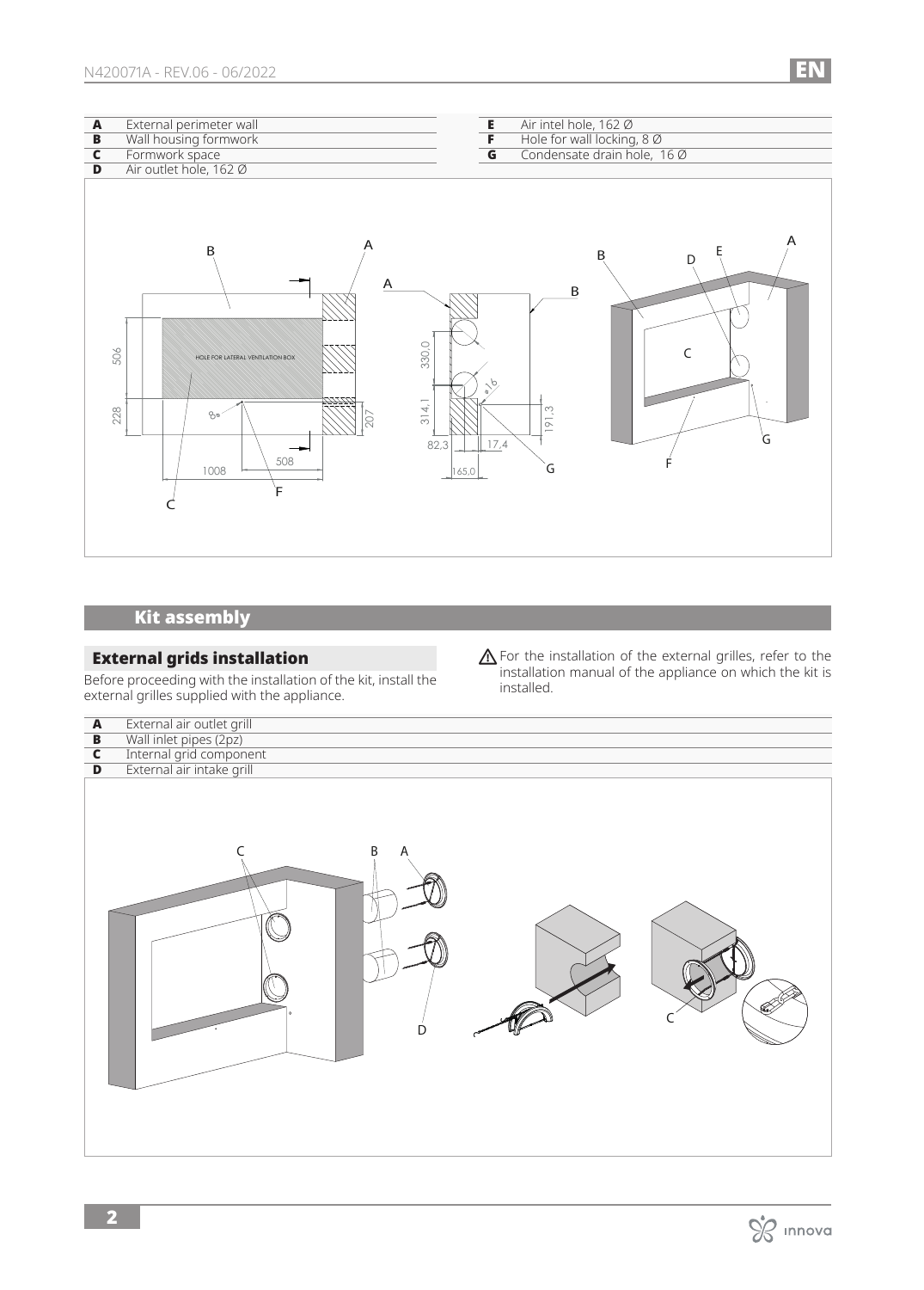### Box installation

- Insert the fromwork completely into the space provided
- Fix into the wall properly the fromwork



## Unit installation

- $\triangle$  Before installing the unit on the bracket, run the cables coming out of the formwork through the left shoulder of the unit.
- **A** For the installation of the appliance, refer to its installation manual.

Anchor the machine to the wall by means of the special anti-lift bracket located at the bottom of the machine.



Connect the liquid drain pipe.



### Electric connections

Refer to the manual of the appliance on which the kit is installed to access the electrical connections section.

 $\triangle$  To make electrical connections:

- check that the formwork's power cables have been correctly routed through the left shoulder of the unit
- use the cables supplied with the formwork (code N500172A and code N500169B).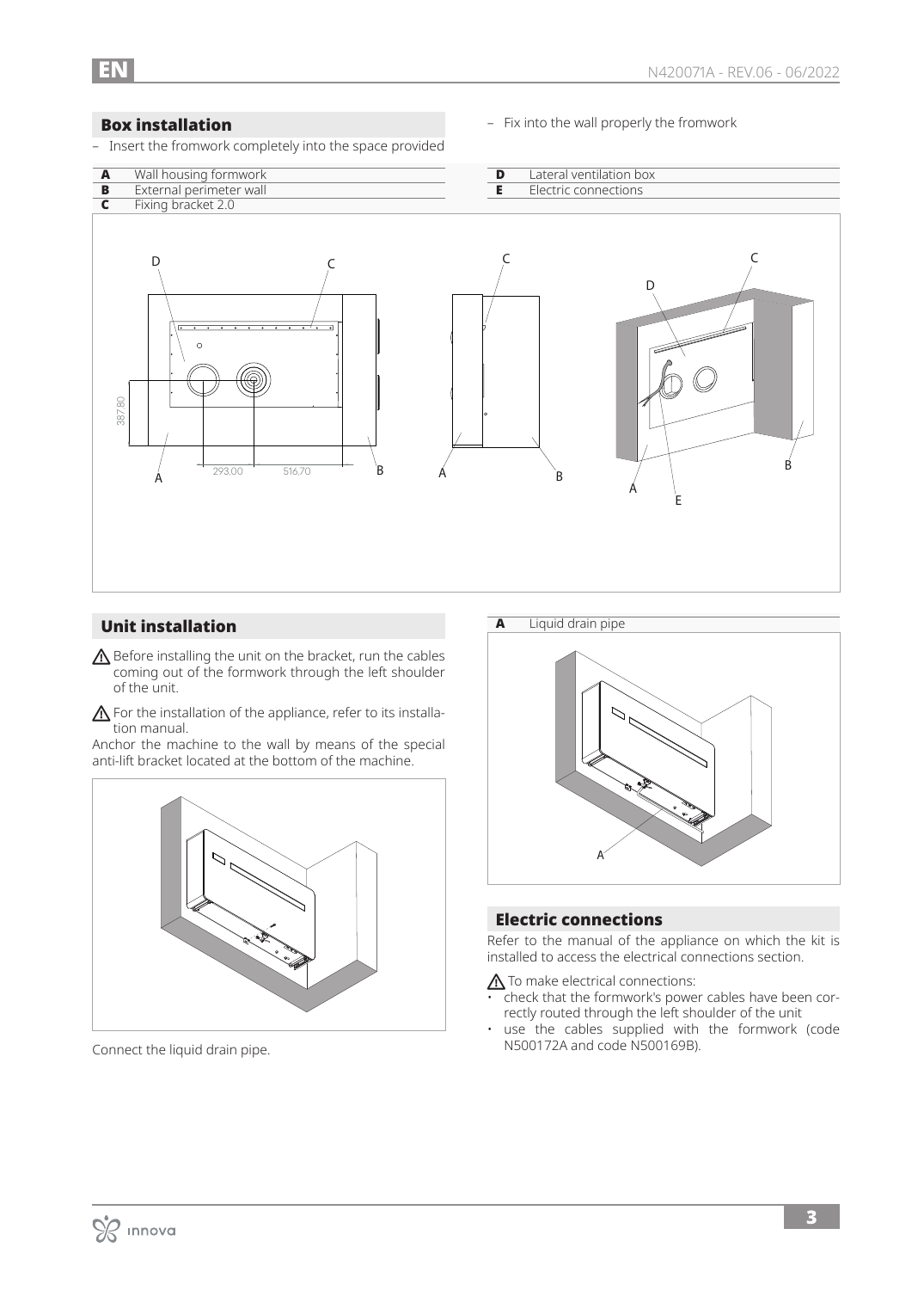| A | MAIN MCU board (cod. N276240D)                           |
|---|----------------------------------------------------------|
| B | CN9 contact fan output                                   |
|   | Formwork connection cables                               |
| D | Molex clamp, 6-way, 1 row, 3.96 mm pitch                 |
|   | PCB connector molex, 6 way, 1 row, 3,96 mm pitch, female |
|   | Clamp JST-XH, 4-way, 1-row, 2.5 mm pitch                 |
| G | wiring N500172A                                          |
|   |                                                          |
|   |                                                          |
|   |                                                          |



- disconnect CN9 fan output contact (B), from MAIN MCU board N276240D
- connect the Molex PCB connector (E) to the CN9 fan output contact (B)
- connect the CN9 fan output contact (B), previously disconnected, to the molex terminal (D).
- connect the fan signal from the ventilation box to terminal JST-XH (F)

## Connector N500172A

| $\boldsymbol{\mathsf{A}}$ | Blue cable                                       |
|---------------------------|--------------------------------------------------|
| $\overline{B}$            | Yellow cable                                     |
| $\overline{\mathbf{c}}$   | White cable                                      |
| $\overline{\mathbf{D}}$   | <b>Black cable</b>                               |
| E                         | Red cable                                        |
|                           | B<br>C<br>$A-$<br>D<br>₹.<br>E<br>$\overline{B}$ |

**Please verify that the cable colours of the N500172A connector are correctly connected in sequence (blue, yellow, white, black and red) as shown in the picture.**

 $\bigwedge$  If the connections are not correctly executed, please fix them before proceeding.